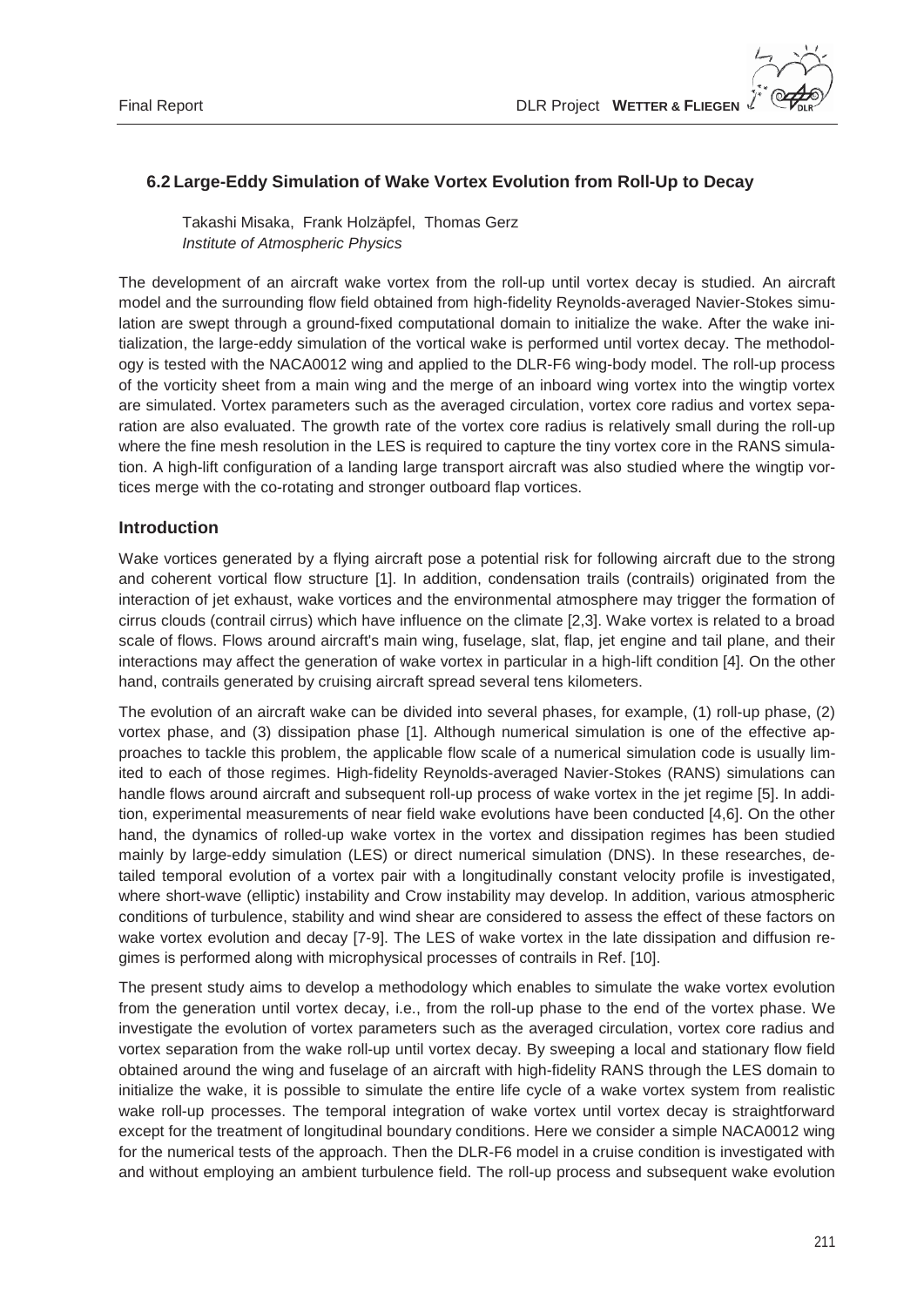of a large transport aircraft case in high-lift configuration from the AWIATOR project are also simulated. The study, bridging the gap between the roll-up and the vortex phases, shall provide more realistic insights into the aircraft wake vortex evolution expressed in terms of vortex circulation and vortex core radius. It also allows investigating the entrainment of jet exhaust by considering tracers, which might be useful for detailed contrail modeling studies.

# **Methods**

## **Flow Solver**

In this study, the incompressible Navier-Stokes code MGLET is employed for LES [11]. An equation for potential temperature is also solved to take into account buoyancy effects employing Boussinesq approximation. The equations are discretized by a finite-volume approach with the fourth-order finitevolume compact scheme [12]. Lagrangian dynamic model is employed for a turbulence closure [13]. The third-order Runge-Kutta method is used for time integration [14].

# **Wake Initialization Using RANS Flow Field**

The present approach which is schematically shown in Figure 1 could be a numerical realization of the catapult wind tunnel [15]. The numerical approach has several advantages for investigating an aircraft wake. The decay of a vortex pair strongly depends on environmental conditions such as ambient turbulence, temperature stratification and wind shear. Therefore the control of these conditions is crucially important to assess the influence of the ambient conditions on vortex decay. Unlike the consideration of realistic inflow conditions in an aircraft fixed LES domain, the generation of controlled turbulence fields in the ground fixed LES domain is straightforward. The other reason is that the present approach does not need a long computational domain in the flight direction for obtaining longer vortex age compared to an aircraft fixed LES domain.



Figure 1. Schematic of the approach, (a) wake initialization, (b) wake evolution until vortex decay.

An aircraft model and the surrounding stationary flow field obtained from a high-fidelity RANS simulation are swept through a ground fixed LES domain to initialize the aircraft's wake [16]. The RANS flow field is added as a forcing term to the Navier-Stokes equations in the LES. Similar approach might be referred to as the fortified solution algorithm (FSA) [17] or a nudging technique used in data assimilation [18]. The resulting velocity field is represented by the weighting sum of RANS velocity field V<sub>RANS</sub> and LES velocity field  $V_{LES}$ ,

$$
\mathbf{V} = f(y, \alpha, \beta) \mathbf{V}_{\text{LES}} + [1 - f(y, \alpha, \beta)] \mathbf{V}_{\text{RANS}}.
$$
 (1)

The weighting function  $f(y, \alpha, \beta)$  could be a smooth function of the wall-distance *y* or of other physical quantities such as velocity magnitude. Figure 2 schematically shows the combination of RANS and LES flow fields. Here, we employ the following function of wall-distance to realize smooth transition between the flow fields,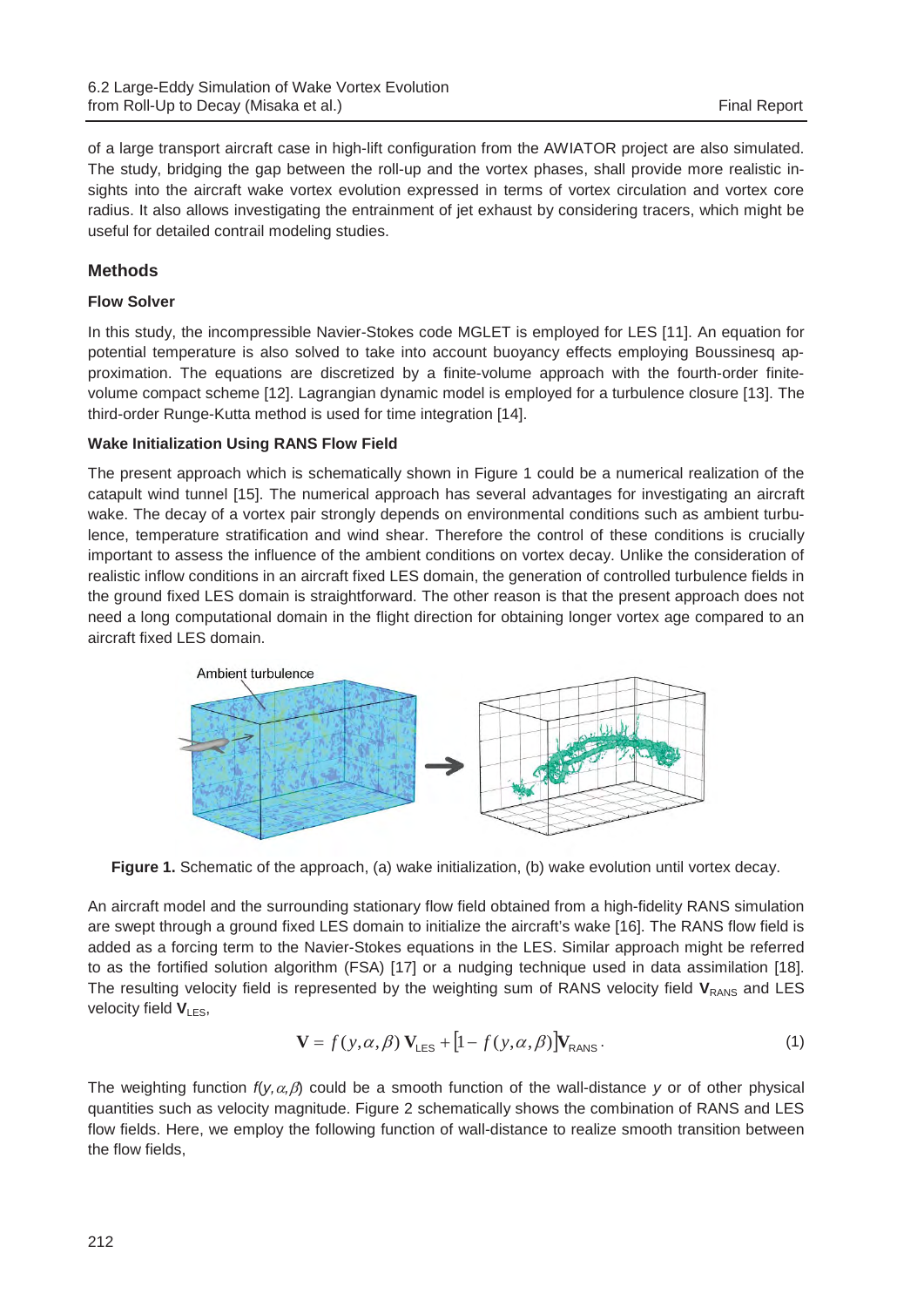$$
f(y, \alpha, \beta) = \frac{1}{2} \left[ \tanh \left[ \alpha \left( \frac{y}{\beta} - \frac{\beta}{y} \right) \right] + 1.0 \right],
$$
 (2)

where the constants  $\alpha$  and  $\beta$  represent the slope of the transition and the wall-distance where solutions of RANS and LES are equality weighted, respectively. These constants can be determined by trial and error, as well as by optimization techniques.

The mapping of the RANS flow field onto the Cartesian LES mesh is performed by a linear interpolation only once before the wake initialization. An additional computer memory is prepared to store the mapped



**Figure 2.** Schematic of the present approach for combining RANS and LES.

RANS flow field, however, the additional computational cost for the forcing term is minimal. The forward movement of an aircraft is represented by simply shifting the mapped flow field for a certain mesh spacing, which is also possible for a decomposed LES domain if the increments of the advancement is smaller than the halo region of the domain decomposition for parallel computation.

#### **Reproduction of eddy viscosity**

Since we only use a RANS velocity field to initialize the wake, the eddy viscosity in the LES domain appears to be low compared to that in the original RANS flow field. Therefore it is required to reproduce velocity fluctuations modelled in the RANS flow field. It is pointed out that the correct representation of eddy viscosity in the wake is important to simulate the wake evolution [19]. Most crude but still useful representation of such velocity fluctuations may be white noise. Here we add white noise to the RANS flow field in the region of RANS-LES transition so that the time-averaged LES eddy viscosity matches to the RANS eddy viscosity in the wake. The magnitude of the fluctuations is modified by the proportionalintegral (PI) controller during the advancement of the model through the LES domain.

$$
\mathbf{V'}_{RANS} = \mathbf{V}_{RANS} + K\mathbf{V}_{WN},\tag{3}
$$

$$
K = a_1(\mu_{t, RANS} - \overline{\mu}_{t, LES}) + a_2 \int (\mu_{t, RANS} - \overline{\mu}_{t, LES}) dt ,
$$
\n(4)

where  $V_{WN}$  is a white noise field and  $K$  is a gain to control the magnitude of the velocity fluctuations. The gain is defined by the difference between the RANS eddy viscosity  $\mu_{\text{tRANS}}$  and the time-averaged LES eddy viscosity  $\bar{\mu}_{\text{hES}}$ . These eddy viscosities for calculating the gain are integrated in the wake region

with the weighting of the RANS eddy viscosity. The magnitude of the added white noise fluctuation is also weighted locally using the RANS eddy viscosity. The constants  $a_1$  and  $a_2$  are set according to the convergence of the gain and numerical stability but the results are not too sensitive to these values.

#### **Optimization of the RANS-LES Interface**

In the above formulation, RANS and LES solutions are switched using a certain threshold, i.e., a constant distance from the body surface (wall-distance). On the other hand, it is possible to define the distance locally by using optimization techniques with respect to an appropriate cost function. We tested a cost function defined by the difference of axial vorticity magnitudes between two longitudinal positions,

$$
J(\alpha, \beta) = \frac{1}{2} (\omega_{x2} - \omega_{x1})^2,
$$
 (5)

$$
\omega_{x1} = \omega_x \big|_{x=x1}, \quad \omega_{x2} = \omega_x \big|_{x=x2}, \quad \omega_x = (\nabla \times \mathbf{V})_x. \tag{6}
$$

This cost function is evaluated locally, i.e., the upstream axial vorticity magnitude  $\omega_{\chi_2}$  at  $x_2$  and the downstream axial vorticity  $\omega_{x1}$  at  $x_1$  are evaluated at each  $(x,y,z)$  position in the transition region. The cost function is minimized by gradient-based optimization methods. The gradients of the cost function are obtained as follows,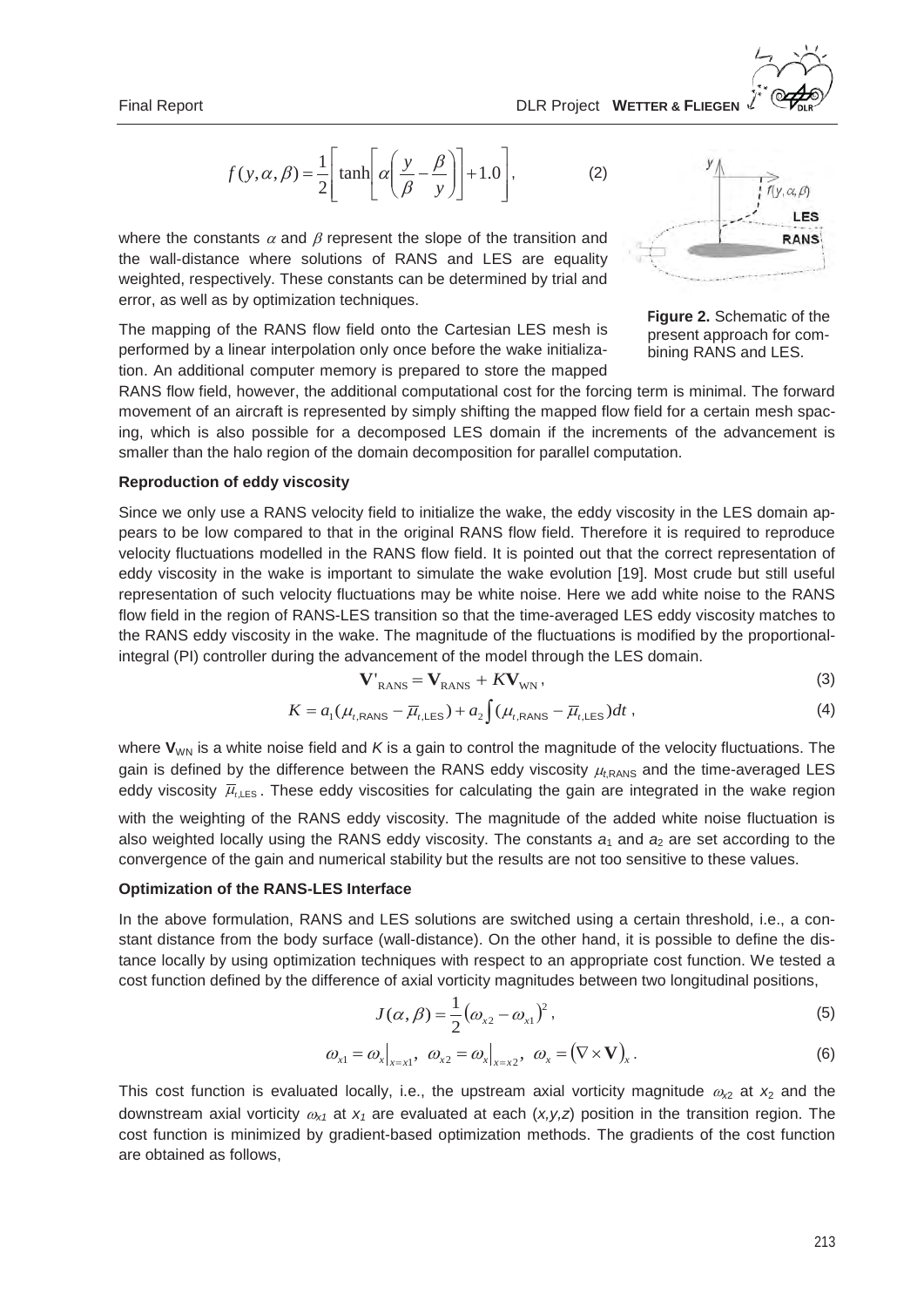$$
\nabla_{\alpha} J(\alpha, \beta) = \left(\frac{\partial f}{\partial \alpha}\right)^{T} (\delta \omega_{x2} - \delta \omega_{x1})(\omega_{x2} - \omega_{x1}), \qquad (7)
$$

$$
\nabla_{\beta} J(\alpha, \beta) = \left(\frac{\partial f}{\partial \beta}\right)^{T} (\delta \omega_{x2} - \delta \omega_{x1})(\omega_{x2} - \omega_{x1}), \qquad (8)
$$

$$
\delta \omega_{x1} = \delta \omega_x \big|_{x=x1}, \ \delta \omega_{x2} = \delta \omega_x \big|_{x=x2}, \ \delta \omega_x = \big[ \nabla \times (\mathbf{V}_{\text{LES}} - \mathbf{V}_{\text{RANS}}) \big]_x. \tag{9}
$$

Here the derivations of the switching function *f* can be obtained analytically from Eq. (2). Using this gradient, the search direction is defined based on the conjugate gradient method. Smoothing of the parameters  $\alpha$  and  $\beta$  is required to achieve a sufficiently smooth transition between the flow fields.

#### **Results and Discussion**

#### **The NACA0012 Wing**

Numerical tests of the present approach are performed by using a simple rectangular wing. The wing has NACA0012 cross-section and a rounded wingtip. Inflow velocity of 52 m/s and angle of attack of 10 degrees are considered. Wind tunnel test of this configuration was conducted by Chow *et al.* [20] and numerical studies followed that configuration to investigate higher-order schemes, turbulence models and so on [21]. Figure 3 shows a computational domain for RANS to obtain the near flow field and a longer domain for sweeping the RANS flow field based on the present approach. In



**Figure 3.** Computational domains for RANS simulation and for sweeping the RANS flow field.

Figure 3, the velocity magnitude and the computational mesh are shown in the RANS domain. In addition, the pressure on the root-side wall and the iso-surface of the vorticity magnitude are shown in the LES domain. For the RANS simulation, an incompressible flow solver from a free CFD software package, OpenFOAM, is used [22].



**Figure 4.** Vortex parameters along vortex centerline (a) pressure coefficient, (b) axial velocity.

The experimental and RANS results as well as the results from the present approach with two sets of parameters ( $\alpha$  = 1.2,  $\beta$  = 0.06), ( $\alpha$  = 1.6,  $\beta$  = 0.13) for two different mesh resolutions ( $dx^*$  = 0.005, 0.01) are compared in Figure 4. Figure 4(a) shows the pressure coefficient along the vortex centerline where the origin of *x*\* is set to the trailing edge of the wing and it is normalized by a wing chord length. The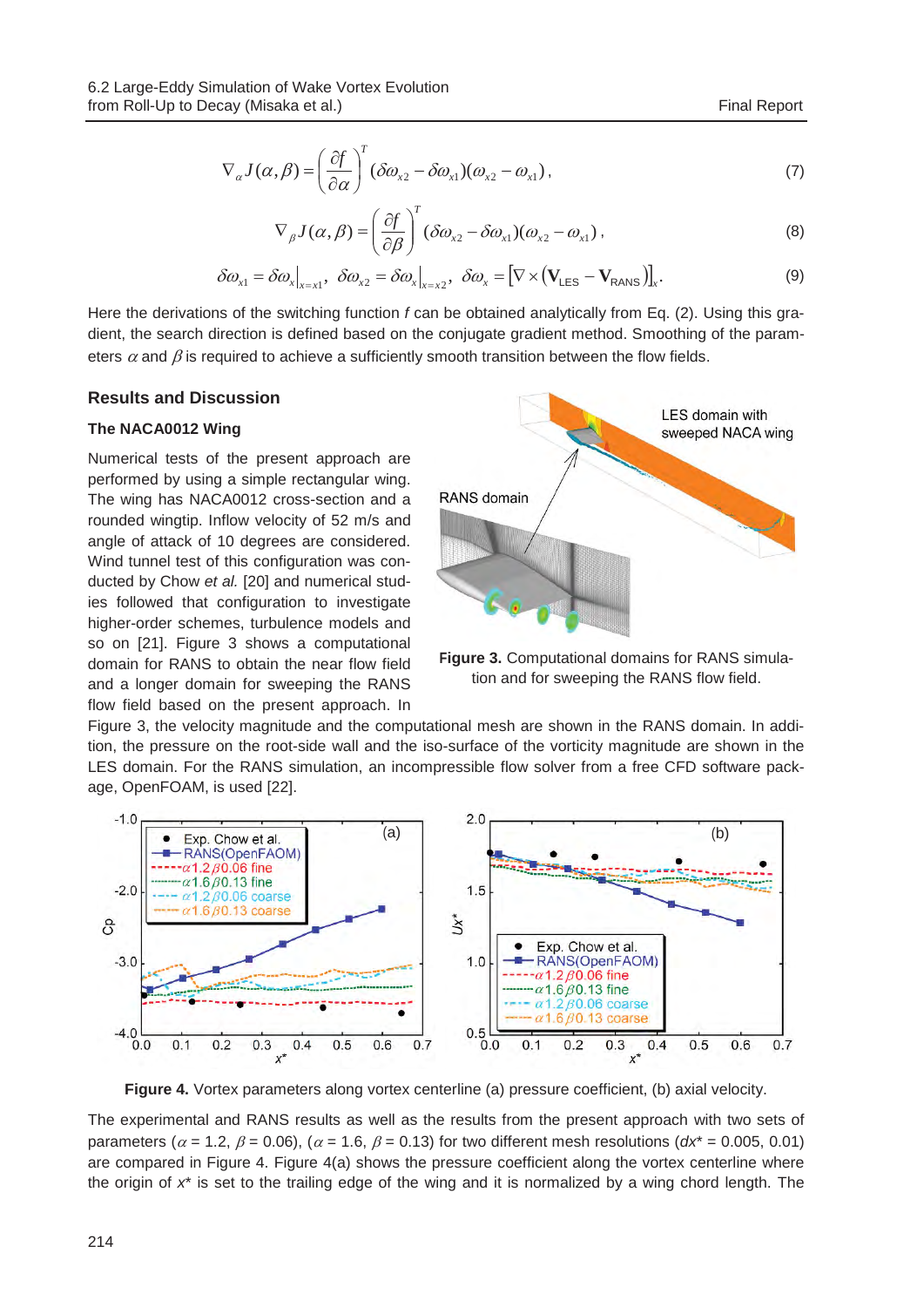pressure in the vortex centre increases quickly in the RANS case which indicates an early diffusion of the vortex in the present RANS simulation. This is mainly due to the coarser grid resolution and the low order numerical scheme compared to other RANS simulations [21]. On the other hand, the present approach uses only the RANS near field data around the body, therefore, it shows better results compared to the RANS case. The case with the parameter set ( $\alpha$  = 1.2,  $\beta$  = 0.06) and fine mesh appears closest to the experiment. In the coarse mesh cases, there are kinks of the pressure coefficient near the switching wall-distances of  $\beta$  = 0.06 and 0.13. Figure 4(b) shows the axial velocity along the vortex centreline. All the cases from the present approach appear to be low compared to the experiment. Unlike the pressure coefficient, there is no kink near the switching wall-distance in the coarse mesh cases.

Figure 5(a) and (b) show the switching wall-distance of the RANS and LES flow fields by green transparent surfaces before and after the optimization, respectively. The vorticity iso-surface in red shows the wingtip vortex. The switching distance is decreased near the wingtip vortex in Figure 5(b). Figure 5(c) shows the result with optimization of the switching wall-distance based on the cost function in Eq. (5). The kink of the pressure coefficient in coarse mesh cases is alleviated by modifying the switching walldistance locally.



**Figure 5.** Iso-surfaces of the threshold  $\beta$  (green transparent) and vorticity magnitude (red) for (a) constant  $\beta$  = 0.13, (b) locally optimized  $\beta$  using the cost function Eq. (5), and (c) pressure coefficient with and without optimization based on the cost function.

## **The DLR-F6 Model**

As for a more realistic case, we employed the DLR-F6 wing-body model in clean (low-lift) configuration to initialize the wake. The RANS solution is obtained by the DLR TAU-code with hybrid unstructured mesh, where the number of mesh points is approximately 8.5 million [23]. The flow conditions of Mach number M=0.75 and Reynolds number Re=5.0x10<sup>6</sup> are considered. Note that the RANS flow field used here is not prepared for wake investigations but for the accurate prediction of aerodynamic forces such as lift and drag coefficients. Therefore, the mesh resolution behind the trailing edge is not enough to sharply capture wingtip vortices, which is a similar situation as in the previous NACA0012 wing case. To normalize the quantities, we use the reference values, assuming an elliptic load distribution of the wing,

$$
\Gamma_0 = \frac{2C_L Ub}{\pi \Lambda}, \qquad b_0 = \frac{\pi}{4}b, \qquad w_0 = \frac{\Gamma_0}{2\pi b_0}, \qquad t_0 = \frac{b_0}{w_0}, \tag{8}
$$

where  $C_L$ ,  $U$ ,  $b$ , and  $\Lambda$  represent a lift coefficient  $C_L = 0.5$ , uniform flow speed  $U = 270$  m/s, wingspan  $b =$ 1.172 m, and wing aspect ratio  $\Lambda = 9.5$ , respectively. These values are from the experimental conditions. Using these numbers the reference values for the normalization become  $\Gamma_0 = 10.5$  m<sup>2</sup>/s,  $b_0 = 0.92$  m,  $w_0$  $= 1.8$  m/s, and  $t<sub>0</sub> = 0.5$  s, respectively.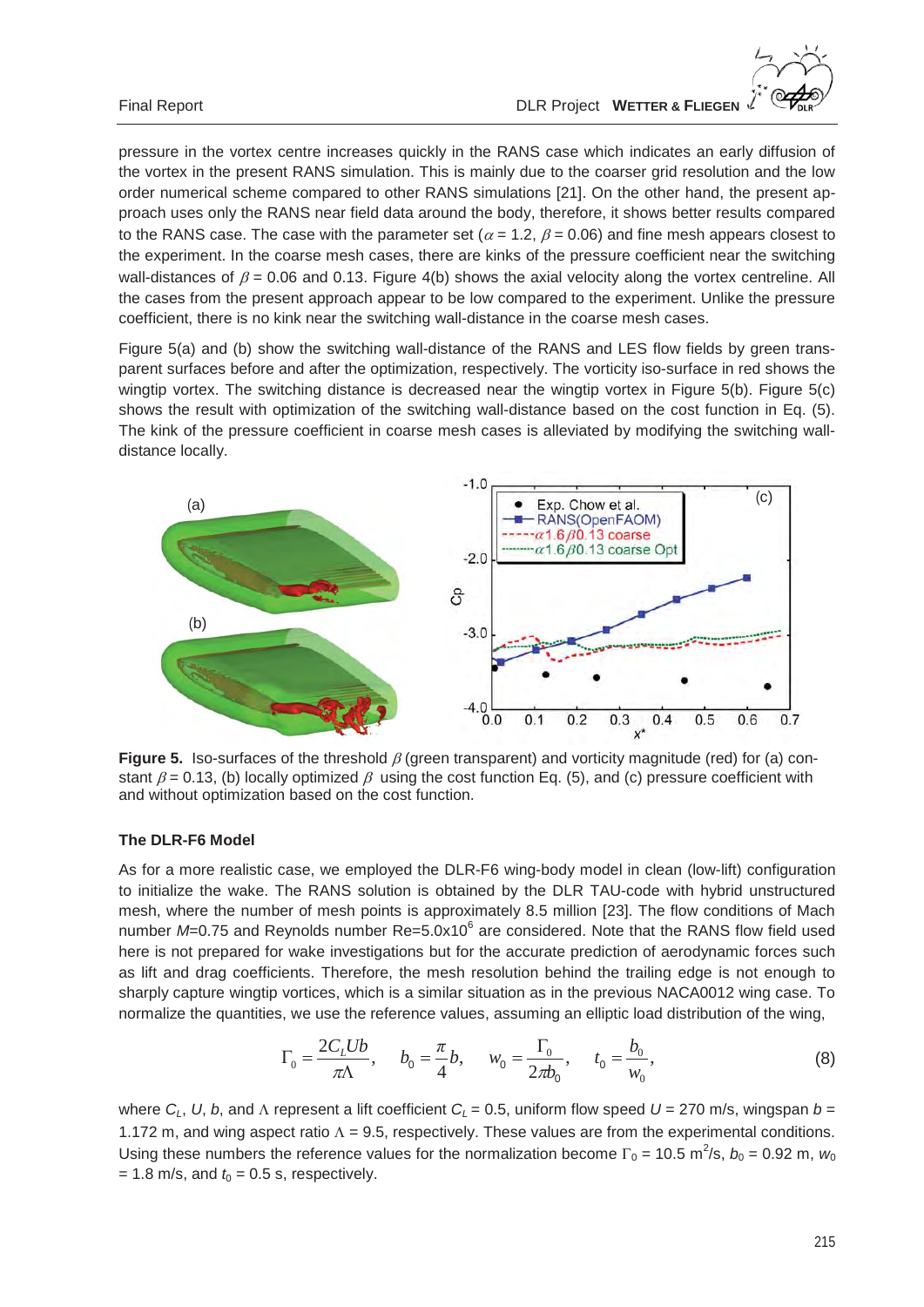Figure 6 shows the axial vorticity distribution on a plane at the distance of  $x^* = 5.3$  from the trailing edge of the wingtip, which corresponds to  $t^* = 0.03$  after the passage of the wingtip through the plane. The peak vorticity is labeled at the vortices. Here the mesh resolution and the switching wall-distance are varied. Comparing the three different mesh resolutions shown in Figures 6(a), (b), and (e), it is evident that the finest mesh clearly preserves the vorticity distribution during roll-up the best. Especially, the rollup of a vorticity sheet from the main wing with many details is clearly seen in Figure 6(e). The vorticity peaks are also maxima in this finest mesh case. The influence of the switching wall-distance is observed from Figures 6 (b), (c), and (d), where the result with  $\beta$  = 0.07 in Figure 6(d) is close to the result of the finest mesh with the same switching wall-distance  $\beta = 0.07$ .

The dependence of the results on the switching wall-distance is reduced by using a RANS flow field with mesh refinement in the wake region [5]. The other possibility to alleviate the dependency is to use the optimization of the switching wall-distance locally as shown in the previous NACA0012 case. The optimization of the switching wall-distance is effective to obtain a sharp wake while realizing smooth transition of RANS-LES flow fields in other regions.



**Figure 6.** Vorticity distributions at  $x^* = 5.3$  during the roll-up of DLR-F6 model's wake.

For the following analysis of the F6 model wake, the parameters used are  $dx^*$  = 0.009 and  $\beta$  = 0.1; the optimization technique is not applied. Figure 7 shows the wake roll-up and the subsequent evolution of a vortex pair. Here the ambient turbulence is characterized by eddy dissipation rate of  $\varepsilon^* = 0.01$ . Temperature stratification is not considered. The flow field is visualized by two levels of iso-vorticity surfaces (red:  $|\omega^*| = 250$ , blue transparent:  $|\omega^*| = 65$ ). The midpoint of the visualized wake in flight direction corresponds to the labelled position and time. The wingtip vortices and the fuselage wake have large vorticity magnitudes in the beginning. The jet-like fuselage wake decays relatively quickly while the wingtip vortices preserve large vorticity. The decayed fuselage wake and the vorticity from inboard wing (see also Figure 6) wrap around the wingtip vortices adding disturbances around them. A stable vortex pair appears between t<sup>\*</sup> = 1 and 2 (cf. Figure 7 f and g). At  $t^*$  = 8.8, the vortex pair is highly disturbed and almost decayed.

Note that there is a difference of the vortex age between the both sides of the domain in flight direction after the wake initialization. Here the flow field is inverted slicewise to close the domain periodically. The resulting LES domain is two times larger than the original one, i.e., two times larger computational cost,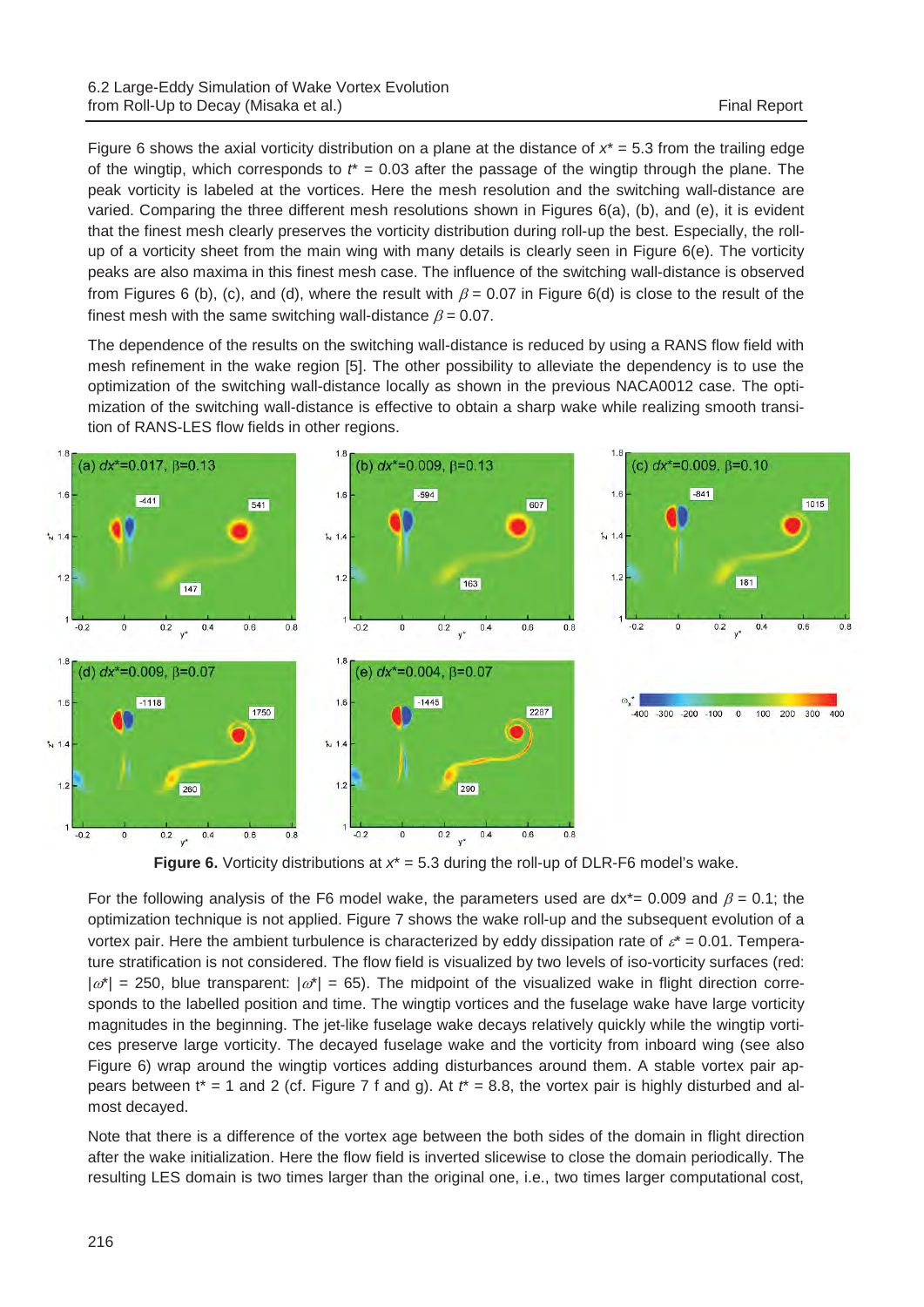but it is possible to apply periodic boundary conditions also for the longitudinal boundaries. The inverted part of the domain is not shown in Figure 7, where it is confirmed that the influence of the boundary treatment is not noticeable.



**Figure 7.** Temporal evolution of the vorticity distribution (red:  $|\omega^*| = 250$ , blue transparent:  $|\omega^*| = 65$ ) of the wake behind the DLR-F6 model.

Figure 8(a) shows the circulation averaged between the non-dimensional vortex core radii of 0.106 to 0.318, which corresponds to the circulation averaged between core radii of 5 to 15 m, denoted as  $\Gamma^*_{5-15}$ ,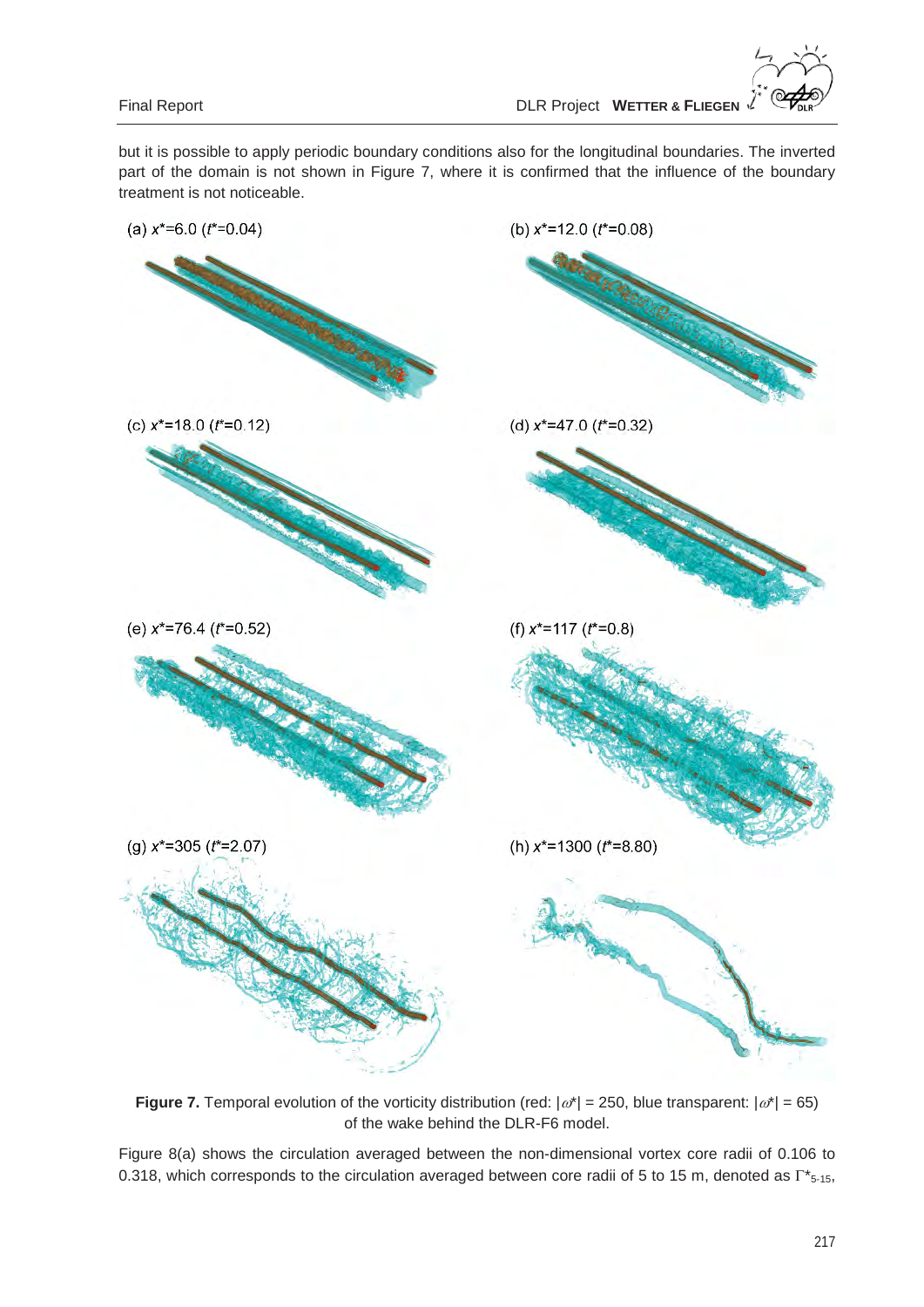used in real-scale field measurements. Here the  $\Gamma^*_{5-15}$  is averaged along vortex centerlines in the domain. The plot shows  $\varepsilon^* = 0.01$ ,  $N^* = 0.0$  and  $\varepsilon^* = 0.01$ ,  $N^* = 0.35$  cases as well as the case using Lamb-Oseen vortex model as in the conventioal LES of a vortex pair. The horizontal axes denote the distance from the wingtip (bottom) and the time (top). The start time of Lamb-Oseen model case is shifted because the Lamb-Oseen model represents a fully rolled-up vortex pair. There is a peak of the averaged circulation during the roll-up, and the initial decay rate is larger than in the Lamb-Oseen case. The circulation peak corresponds to the completion of the roll-up process (see also Figure 7), whereas the stronger decay rate might reflect the effect of the entrainment of the turbulence from the fuselage wake. It is also confirmed that the stable stratification effectively enhances circulation decay.

Figure 8 (b) shows the evolution of the vortex separation. It exhibits a local minimum followed by a local maximum value during the roll-up process. After about *t\** = 2, the neutrally and stratified cases differ, the vortex spacing increases monotonously in the former case, whereas it stays first constant and then decreases slightly in the latter case. A similar evolution is noticed for the stratified Lamb-Oseen case. Figure 8 (c) shows the evolution of vortex core radii. The initial value of the core radius in the Lamb-Oseen case is set to 0.045. In all cases the vortex core radii evolve identically for six time units or about 900 vortex spacings behind the aircraft. Then the stratified cases show an abrupt increase; the neutral case follows about 2  $t_0$  later. The peak tangential velocities shown in Figure 8 (d) rapidly drop after the roll-up at *t\** = 1, while the root-mean-square (RMS) velocity fluctuations along the vortex increase sharply. These observations corroborate the effect of the entrainment of fuselage turbulence into the main vortex pair and the larger decay rate of the averaged circulation in the early vortex phase (Figure 8a).



**Figure 8.** Temporal evolutions of (a) averaged circulation, (b) vortex separation, (c) vortex core radius, and (d) peak tangential velocity generated by the DLR-F6 model.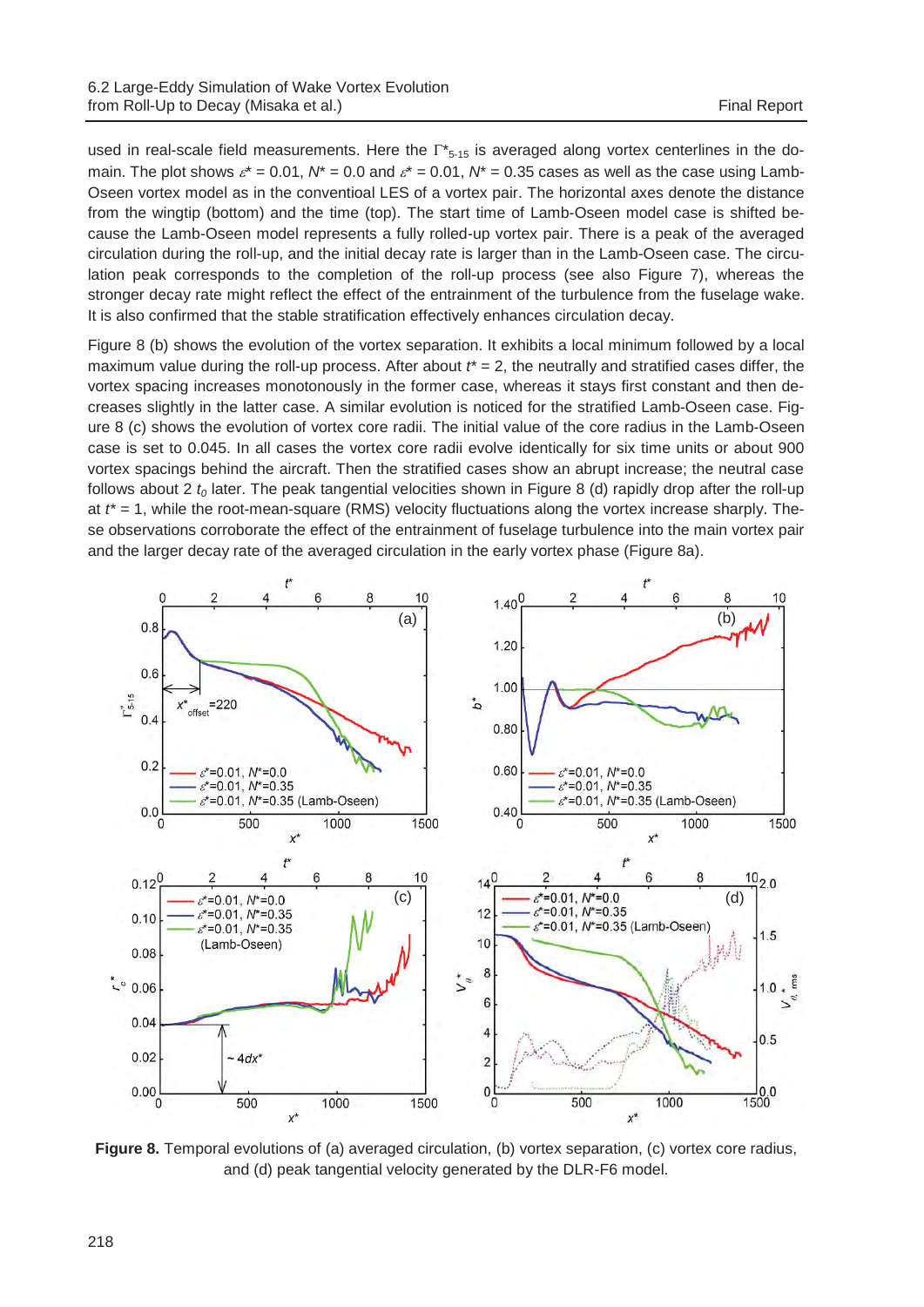## **The AWIATOR case of a large transport aircraft**

Another realistic configuration is a large transport aircraft model used in ONERA's catapult tunnel during the European AWIATOR project. The 1/27 scaled model has span width of 2.236 m. The experiment conditions are Re =  $5.2 \times 10^5$ ,  $U_{\infty}$ =25 m/s, and  $C_L$  = 1.4. Applying similar normalization as the previous DLR-F6 case, we have  $\Gamma_0 = 5.36 \text{ m}^2/\text{s}$ ,  $b_0 = 1.756 \text{ m}$ ,  $w_0 = 0.49 \text{ m/s}$ , and  $t_0 = 2.0 \text{ s}$ . The RANS solution is obtained by the DLR TAU-code with the adaptive mesh refinement for wingtip and flap vortices as well as for fuselage wake. The RANS/LES coupling was achieved with the setting  $dx^* = 0.009$  and  $\beta = 0.07$ ; the optimization technique is not applied.

Figure 9 shows the evolution of vorticity distribution on a ground fixed vertical plane from  $t^* = 0.32$  until 1.631. In this high-lift configuration, the vortices from the deployed outboard flap are stronger than wingtip vortices. As a result, the wingtip vortex rotates around the outboard flap vortex and merges to the outboard flap vortex at  $t^* = 0.742$ . The vorticity shed by the fuselage is relatively large in the beginning, however, the magnitude decreases quickly due to mutal cancellation across the symmetry line. The vorticity shed by the through-flow nacelles also decays quickly. Similar to the DLR-F6 case it takes about one time unit to complete the roll-up process.



**Figure 9.** Evolution of vorticity distribution during roll-up of the wake of the large transport aircraft model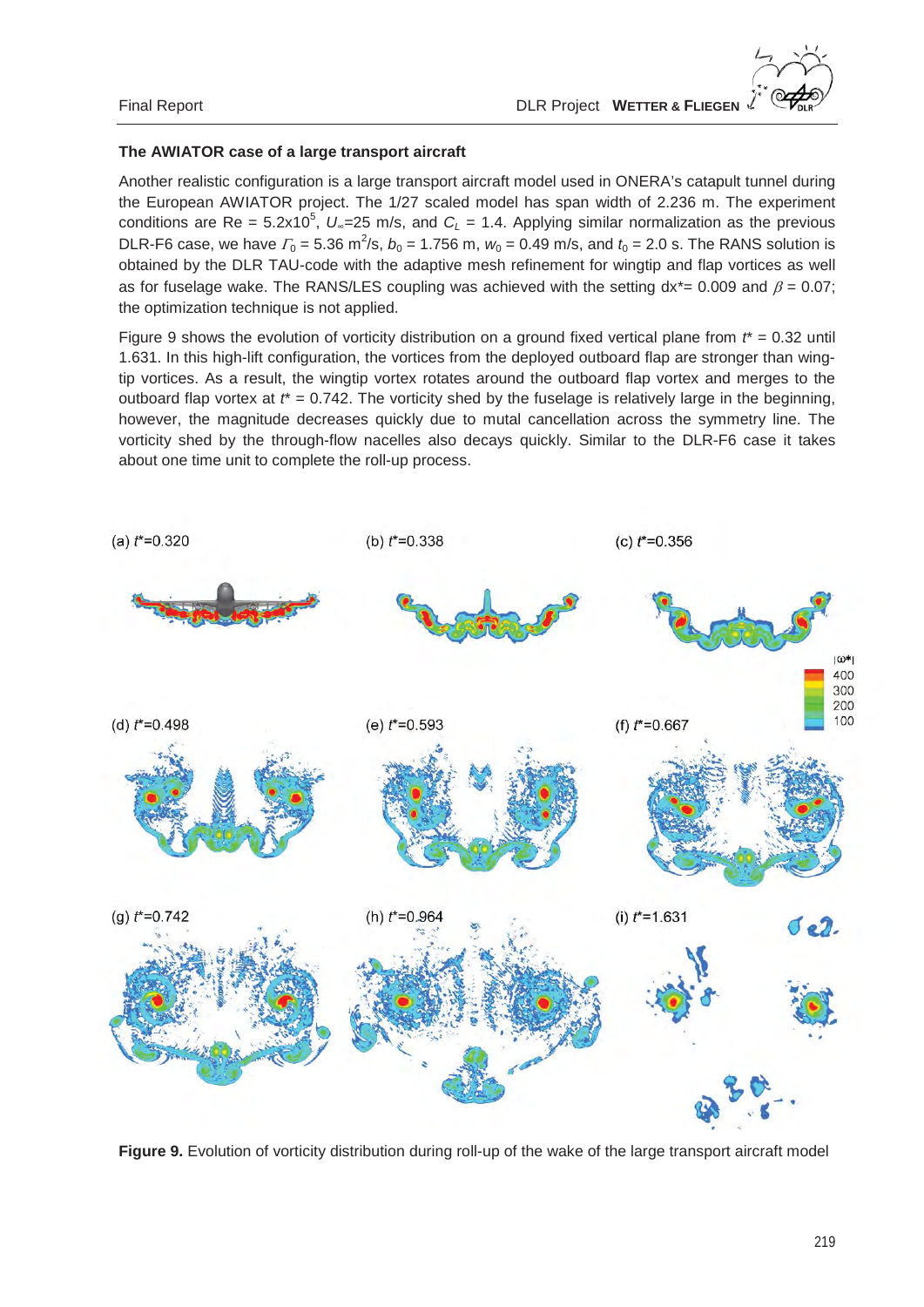# **Conclusions**

LES of wake vortex evolution from its generation until vortex decay is performed by combining RANS and LES flow fields. The RANS flow field is employed in the LES as a forcing term sweeping through the ground-fixed LES domain. An eddy viscosity initialization to match the time-averaged LES and RANS eddy viscosities, as well as an optimization technique to obtain the best switching wall-distance in the RANS/LES coupling are proposed.

The methodology is tested using the NACA0012 wing. The present approach achieves comparable results with the experiment by using the RANS flow field very near around wings and fuselage and LES elsewhere. This way the wingtip vortex properties observed in the experiment are well reproduced. The RANS alone is too diffusive to reproduce the experimental results downstream the trailing edge.

Further, the roll-up process of the wake initialized by the DLR-F6 model in low-lift configuration is simulated. The roll-up processes of the vorticity sheet emanating from the wing and tight vortices from the wingtip are simulated. A stable vortex pair appears after this. The growth of the vortex core radius is small especially after the roll-up, where the vortex core radius still depends on the mesh resolution considered here. Finally, the methodology is applied to a model of a large transport aircraft. In this high-lift case, the vortices generated from the outboard flaps are stronger than the wingtip vortices. Therefore, the wingtip vortices wrap around the outboard flap vortices, merging occurs at  $t^* = 0.74$ . The roll-up process is completed about one time unit after "fly-by" as in the clean low-lift case of the F6 model.

## **Acknowledgements**

We would like to thank Olaf Brodersen, Niko Schade and Bernhard Eisfeld (Institut für Aerodynamik und Strömungstechnik) for providing the RANS data of the DLR-F6 model and Stefan Melber (Institut für Aerodynamik und Strömungstechnik) for the RANS data of the large transport aircraft model. We also thank Prof. Michael Manhart and Dr. Florian Schwertfirm for the provision of the original version of LES code MGLET. Computer time provided by Leibniz-Rechenzentrum (LRZ) is greatly acknowledged. We thank Airbus for the allowance to use the near field wake data of the large transport aircraft model for our computations.

## **References**

- [1] Gerz, T., Holzäpfel, F., and Darracq, D., "Commercial Aircraft Wake Vortices," Progress in Aerospace Science, Vol. 38 (2002), pp. 181-208.
- [2] Minnis, P., Young, D. F., Ngyuen, L., Garber, D. P., Smith Jr., W. L., and Palikonda, R. "Transformation of Contrails into Cirrus during SUCCESS," Geophysical Research Letters, Vol. 25 (1998), pp. 1157-1160.
- [3] Schumann, U., Graf, K., and Mannstein, H., "Potential to Reduce the Climate Impact of Aviation by Flight Level Change," AIAA Paper 2011-3376, 2011.
- [4] Breitsamter, C., "Wake vortex Characteristics of Transport Aircraft," Progress in Aerospace Science, Vol. 47 (2011), pp. 89- 134.
- [5] Stumpf, E., "Study of Four-Vortex Aircraft Wakes and Layout Corresponding Aircraft configurations," Journal of Aircraft, Vol. 42 (2005), pp. 722-730.
- [6] Rossow, V. J., "Lift-Generated Vortex Wakes of Subsonic Transport Aircraft," Progress in Aerospace Science, Vol. 35 (1999), pp. 507-660.
- [7] Holzäpfel, F., Hofbauer, T., Darracq, D., Moet, H., Garnier, F., and Gago, C. F., "Analysis of Wake Vortex Decay Mechanisms in the Atmosphere," Aerospace Science and Technology, Vol. 7 (2003), pp. 263-275.
- [8] Holzäpfel, F., Gerz, T., Frech, M., and Dörnbrack, A., "Wake Vortex in Convective Boundary Layer and Their Influence on Following Aircraft," Journal of Aircraft, Vol. 37 (2000), pp. 1001-1007.
- [9] Proctor, F. H., Hamilton, D. W., and Han, J., "Wake Vortex Transport and Decay in Gound Effect: Vortex Linking with the Ground," AIAA Paper 2000-757 (2000).
- [10] Unterstrasser, S., Sölch, I., "Study of Contrail Microphysics in the Vortex Phase with a Lagrangian Particle Tracking Model," Atmospheric Chemistry and Physics, Vol. 10 (2010), pp. 3922-.
- [11] Manhart, M., "A Zonal Grid Algorithm for DNS of Turbulent Boundary Layer," Computer and Fluids, 33 (2004), pp. 435-461.